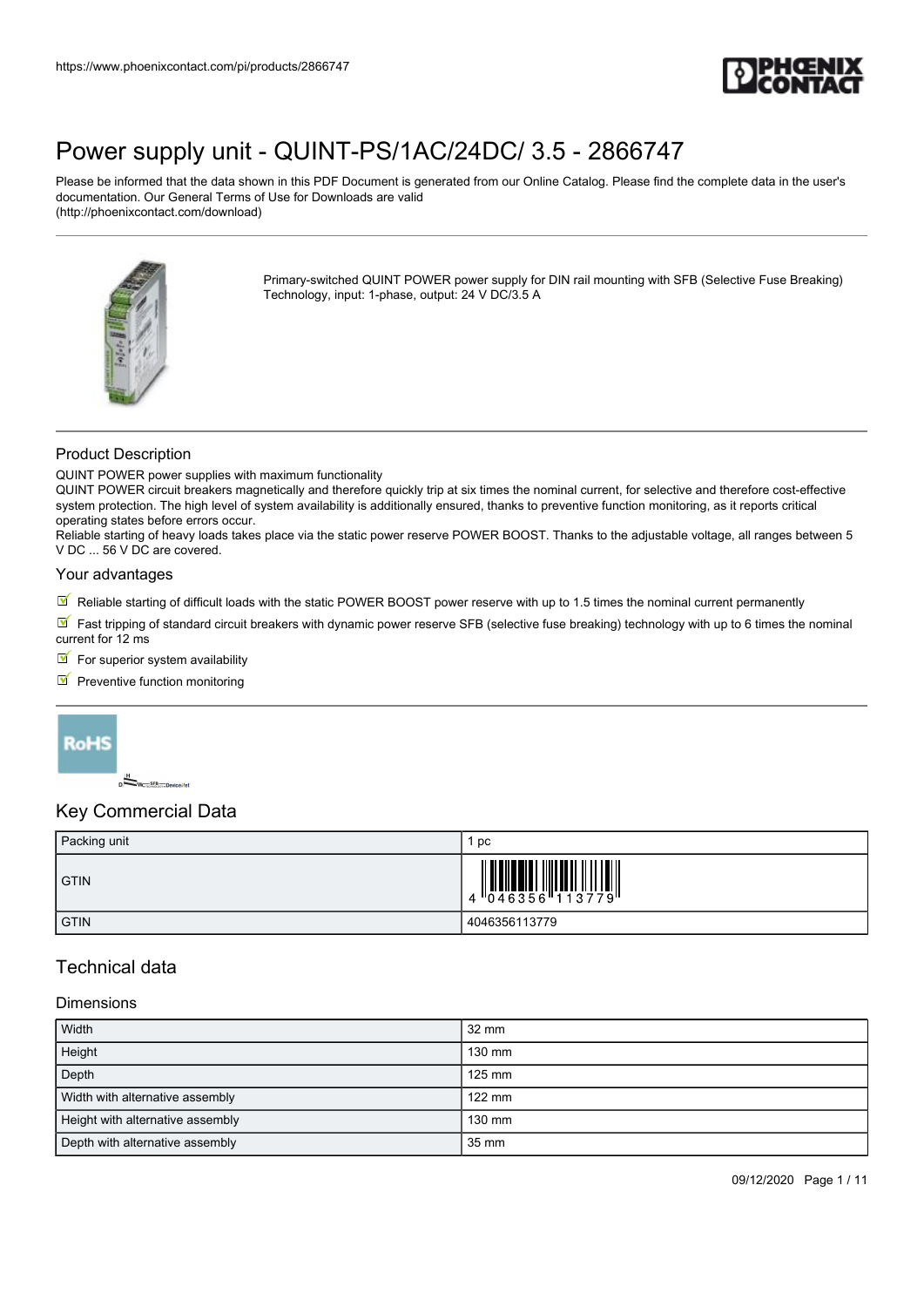

## Technical data

#### Dimensions

| Installation distance right/left                        | 5 mm / 5 mm                                                  |
|---------------------------------------------------------|--------------------------------------------------------------|
| Installation distance top/bottom                        | 50 mm / 50 mm                                                |
| Ambient conditions                                      |                                                              |
| Degree of protection                                    | <b>IP20</b>                                                  |
| Ambient temperature (operation)                         | -25 °C  70 °C (> 60 °C Derating: 2.5 %/K)                    |
| Ambient temperature (storage/transport)                 | $-40 °C  85 °C$                                              |
| Max. permissible relative humidity (operation)          | $\leq$ 95 % (at 25 °C, non-condensing)                       |
| Climatic class                                          | 3K3 (in acc. with EN 60721)                                  |
| Degree of pollution                                     | 2                                                            |
| Installation height                                     | 5000 m                                                       |
| Input data                                              |                                                              |
| Nominal input voltage range                             | 100 V AC  240 V AC                                           |
| Input voltage range                                     | 85 V AC  264 V AC                                            |
|                                                         | 90 V DC  350 V DC                                            |
| Dielectric strength maximum                             | 300 V AC                                                     |
| AC frequency range                                      | 45 Hz  65 Hz                                                 |
| Frequency range DC                                      | $0$ Hz                                                       |
| Discharge current to PE                                 | $<$ 3.5 mA                                                   |
| Current consumption                                     | 1.4 A (120 V AC)                                             |
|                                                         | 0.8 A (230 V AC)                                             |
|                                                         | 0.9 A (110 V DC)                                             |
|                                                         | 0.4 A (220 V DC)                                             |
| Nominal power consumption                               | 180 VA                                                       |
| Inrush current                                          | < 20 A (typical)                                             |
| Mains buffering time                                    | typ. 20 ms (120 V AC)                                        |
|                                                         | typ. 80 ms (230 V AC)                                        |
| Input fuse                                              | 5 A (slow-blow, internal)                                    |
| Recommended breaker for input protection                | 6 A  20 A (AC: Characteristics B, C, D, K)                   |
| Type of protection                                      | Transient surge protection                                   |
| Protective circuit/component                            | Varistor                                                     |
| Output data                                             |                                                              |
| Nominal output voltage                                  | 24 V DC ±1 %                                                 |
| Setting range of the output voltage (U <sub>Set</sub> ) | 18 V DC  29.5 V DC (> 24 V DC, constant capacity restricted) |
| Nominal output current $(I_N)$                          | 3.5 A (-25 °C  60 °C, $U_{\text{OUT}}$ = 24 V DC)            |
| POWER BOOST (IBoost)                                    | 4 A (-25°C  40°C permanent, $U_{OUT}$ = 24 V DC)             |
| Selective Fuse Breaking (I <sub>SFB</sub> )             | 15 A (12 ms)                                                 |
| Derating                                                | 60 °C  70 °C (2.5%/K)                                        |
| Connection in parallel                                  | Yes, for redundancy and increased capacity                   |

Connection in series yes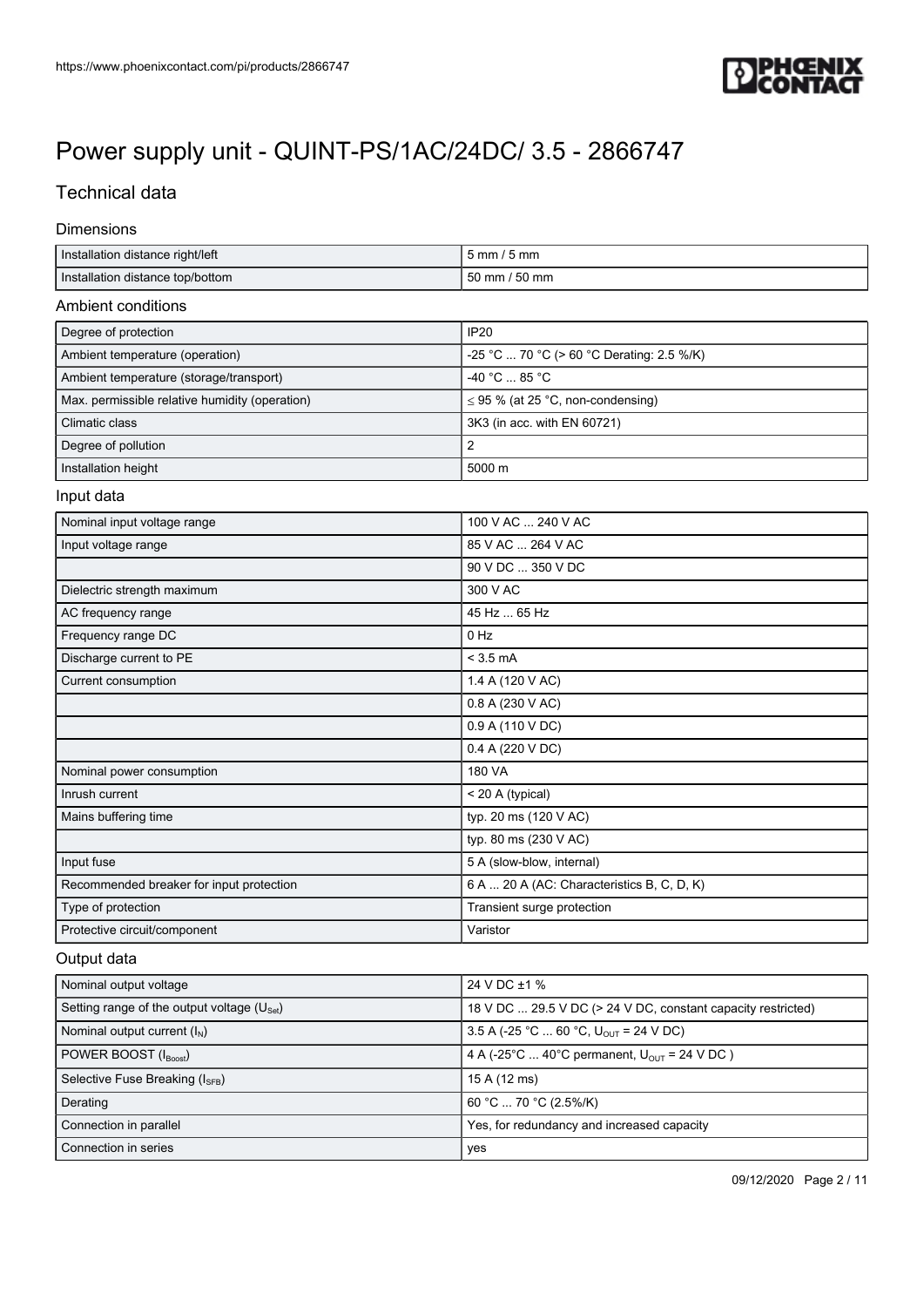![](_page_2_Picture_1.jpeg)

## Technical data

## Output data

| Feedback voltage resistance                        | max. 35 V DC                                  |
|----------------------------------------------------|-----------------------------------------------|
| Protection against overvoltage at the output (OVP) | $<$ 35 V DC                                   |
| Control deviation                                  | < 1 % (change in load, static 10 %  90 %)     |
|                                                    | < 2 % (change in load, dynamic 10 %  90 %)    |
|                                                    | $0.1$ % (change in input voltage $\pm 10$ %)  |
| Residual ripple                                    | $< 50$ mV <sub>pp</sub> (with nominal values) |
| Output power                                       | 84 W                                          |
| Typical response time                              | $< 0.05$ s                                    |
| Maximum power dissipation in no-load condition     | 3.5 W                                         |
| Power loss nominal load max.                       | 11 W                                          |

#### General

| Net weight                      | $0.5$ kg                                                                                                                                                                                          |
|---------------------------------|---------------------------------------------------------------------------------------------------------------------------------------------------------------------------------------------------|
| Operating voltage display       | Green LED                                                                                                                                                                                         |
| Efficiency                      | > 88 % (for 230 V AC and nominal values)                                                                                                                                                          |
| MTBF (IEC 61709, SN 29500)      | $> 1433000$ h (25 °C)                                                                                                                                                                             |
|                                 | $> 820000$ h (40 °C)                                                                                                                                                                              |
|                                 | $>$ 360000 h (60 °C)                                                                                                                                                                              |
| Insulation voltage input/output | 4 kV AC (type test)                                                                                                                                                                               |
|                                 | 2 kV AC (routine test)                                                                                                                                                                            |
| Insulation voltage input / PE   | 3.5 kV AC (type test)                                                                                                                                                                             |
|                                 | 2 kV AC (routine test)                                                                                                                                                                            |
| Insulation voltage output / PE  | 500 V DC (routine test)                                                                                                                                                                           |
| Degree of protection            | <b>IP20</b>                                                                                                                                                                                       |
| Protection class                |                                                                                                                                                                                                   |
| Mounting position               | horizontal DIN rail NS 35, EN 60715                                                                                                                                                               |
| Assembly instructions           | alignable: $P_N \ge 50\%$ , 5 mm horizontally, 15 mm next to active<br>components, 50 mm vertically<br>alignable: $P_N$ <50%, 0 mm horizontally, 40 mm vertically top, 20 mm<br>vertically bottom |

### Connection data, input

| Connection method                     | Pluggable screw connection |
|---------------------------------------|----------------------------|
| Conductor cross section solid min.    | $0.2$ mm <sup>2</sup>      |
| Conductor cross section solid max.    | $2.5$ mm <sup>2</sup>      |
| Conductor cross section flexible min. | $0.2$ mm <sup>2</sup>      |
| Conductor cross section flexible max. | $2.5$ mm <sup>2</sup>      |
| Conductor cross section AWG min.      | 20                         |
| Conductor cross section AWG max.      | 12                         |
| Stripping length                      | $7 \text{ mm}$             |
| Screw thread                          | M <sub>3</sub>             |

Connection data, output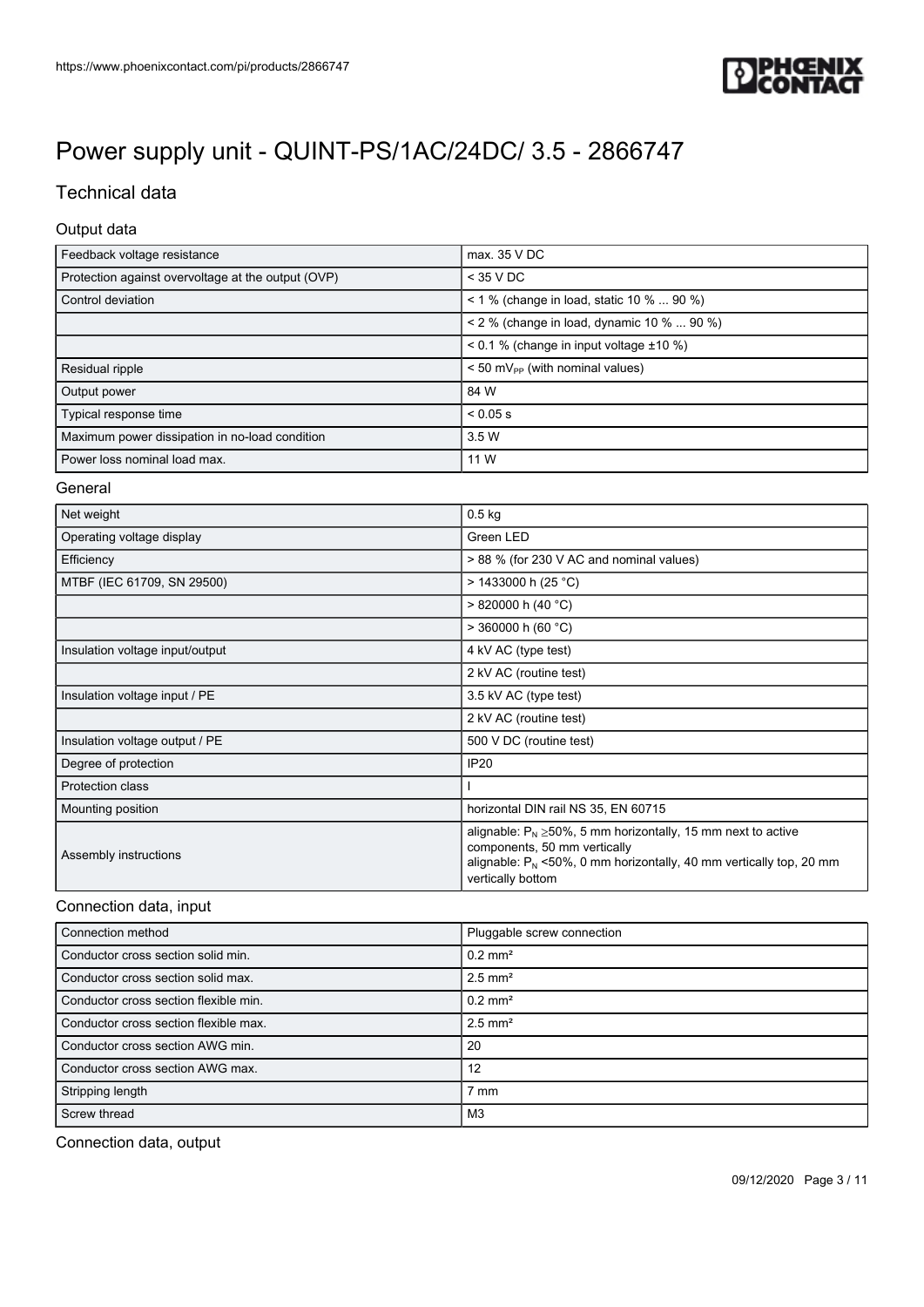![](_page_3_Picture_1.jpeg)

## Technical data

## Connection data, output

| Connection method                     | Pluggable screw connection |
|---------------------------------------|----------------------------|
| Conductor cross section solid min.    | $0.2$ mm <sup>2</sup>      |
| Conductor cross section solid max.    | $2.5$ mm <sup>2</sup>      |
| Conductor cross section flexible min. | $0.2$ mm <sup>2</sup>      |
| Conductor cross section flexible max. | $2.5$ mm <sup>2</sup>      |
| Conductor cross section AWG min.      | 20                         |
| Conductor cross section AWG max.      | 12                         |
| Stripping length                      | ' mm                       |
| Screw thread                          | M3                         |

## Connection data for signaling

| Connection method                     | Pluggable screw connection |
|---------------------------------------|----------------------------|
| Conductor cross section solid min.    | $0.2$ mm <sup>2</sup>      |
| Conductor cross section solid max.    | $2.5$ mm <sup>2</sup>      |
| Conductor cross section flexible min. | $0.2$ mm <sup>2</sup>      |
| Conductor cross section flexible max. | $2.5$ mm <sup>2</sup>      |
| Conductor cross section AWG min.      | -20                        |
| Conductor cross section AWG max.      | 12                         |
| Screw thread                          | M3                         |

## Standards and Regulations

| Electromagnetic compatibility                                                                                                       | Conformance with EMC Directive 2014/30/EU         |
|-------------------------------------------------------------------------------------------------------------------------------------|---------------------------------------------------|
| Noise emission                                                                                                                      | EN 55011 (EN 55022)                               |
| Noise immunity                                                                                                                      | EN 61000-6-2                                      |
| Connection in acc. with standard                                                                                                    | <b>CSA</b>                                        |
| Standards/regulations                                                                                                               | EN 61000-4-2                                      |
| Contact discharge                                                                                                                   | 4 kV (Test Level 2)                               |
| Standards/regulations                                                                                                               | EN 61000-4-3                                      |
| Frequency range                                                                                                                     | 80 MHz  1 GHz                                     |
| Test field strength                                                                                                                 | 10 V/m (Test Level 3)                             |
| Frequency range                                                                                                                     | 1.4 GHz  2 GHz                                    |
| Test field strength                                                                                                                 | 3 V/m (Test Level 2)                              |
| Standards/regulations                                                                                                               | EN 61000-4-4                                      |
| Comments                                                                                                                            | <b>Criterion B</b>                                |
| Standards/regulations                                                                                                               | EN 61000-6-3                                      |
|                                                                                                                                     | EN 61000-4-6                                      |
| Frequency range                                                                                                                     | 0.15 MHz  80 MHz                                  |
| Voltage                                                                                                                             | 10 V (Test Level 3)                               |
| Low Voltage Directive                                                                                                               | Conformance with Low Voltage Directive 2014/35/EC |
| Standard - Electrical safety                                                                                                        | IEC 60950-1/VDE 0805 (SELV)                       |
| Standard – Electronic equipment for use in electrical power installations<br>and their assembly into electrical power installations | EN 50178/VDE 0160 (PELV)                          |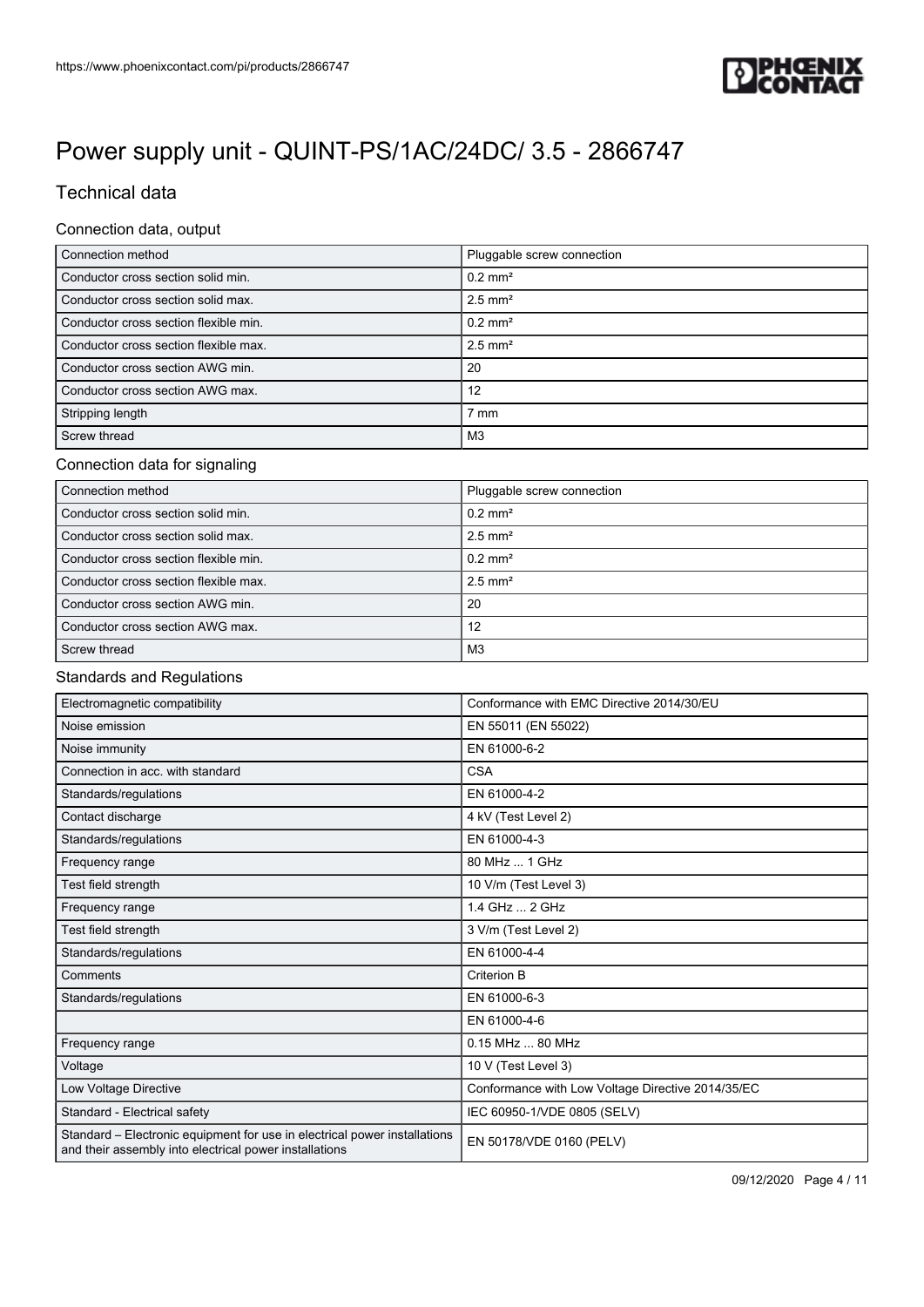![](_page_4_Picture_1.jpeg)

## Technical data

## Standards and Regulations

| Standard - Safety extra-low voltage                                                                                   | IEC 60950-1 (SELV) and EN 60204-1 (PELV)                                            |
|-----------------------------------------------------------------------------------------------------------------------|-------------------------------------------------------------------------------------|
| Standard - Safe isolation                                                                                             | DIN VDE 0100-410                                                                    |
| Standard – Protection against shock currents, basic requirements for<br>protective separation in electrical equipment | EN 50178                                                                            |
| Standard – Limitation of mains harmonic currents                                                                      | EN 61000-3-2                                                                        |
| Standard - Equipment safety                                                                                           | BG (design tested)                                                                  |
| Standard - Approval for medical use                                                                                   | IEC 60601-1, 2 x MOOP                                                               |
| Shipbuilding approval                                                                                                 | DNV GL (EMC A), ABS, LR, RINA, NK, BV                                               |
| UL approvals                                                                                                          | UL Listed UL 508                                                                    |
|                                                                                                                       | UL/C-UL Recognized UL 60950-1                                                       |
|                                                                                                                       | UL ANSI/ISA-12.12.01 Class I, Division 2, Groups A, B, C, D<br>(Hazardous Location) |
| DeviceNet approval                                                                                                    | DeviceNet™ Power Supply Conformance Tested                                          |
| Shock                                                                                                                 | 18 ms, 30g, in each space direction (according to IEC 60068-2-27)                   |
| Vibration (operation)                                                                                                 | < 15 Hz, amplitude $\pm 2.5$ mm (according to IEC 60068-2-6)                        |
|                                                                                                                       | 15 Hz  150 Hz, 2.3g, 90 min.                                                        |
| Approval - requirement of the semiconductor industry with regard to<br>mains voltage dips                             | SEMI F47-0706 Compliance Certificate                                                |
| Certificate                                                                                                           | <b>CB Scheme</b>                                                                    |
| Rail applications                                                                                                     | EN 50121-4                                                                          |
| Overvoltage category (EN 62477-1)                                                                                     | $\mathbf{III}$                                                                      |

## Environmental Product Compliance

| REACh SVHC | Lead 7439-92-1                                                                                         |
|------------|--------------------------------------------------------------------------------------------------------|
| China RoHS | Environmentally Friendly Use Period = 25;                                                              |
|            | For details about hazardous substances go to tab "Downloads",<br>Category "Manufacturer's declaration" |

Drawings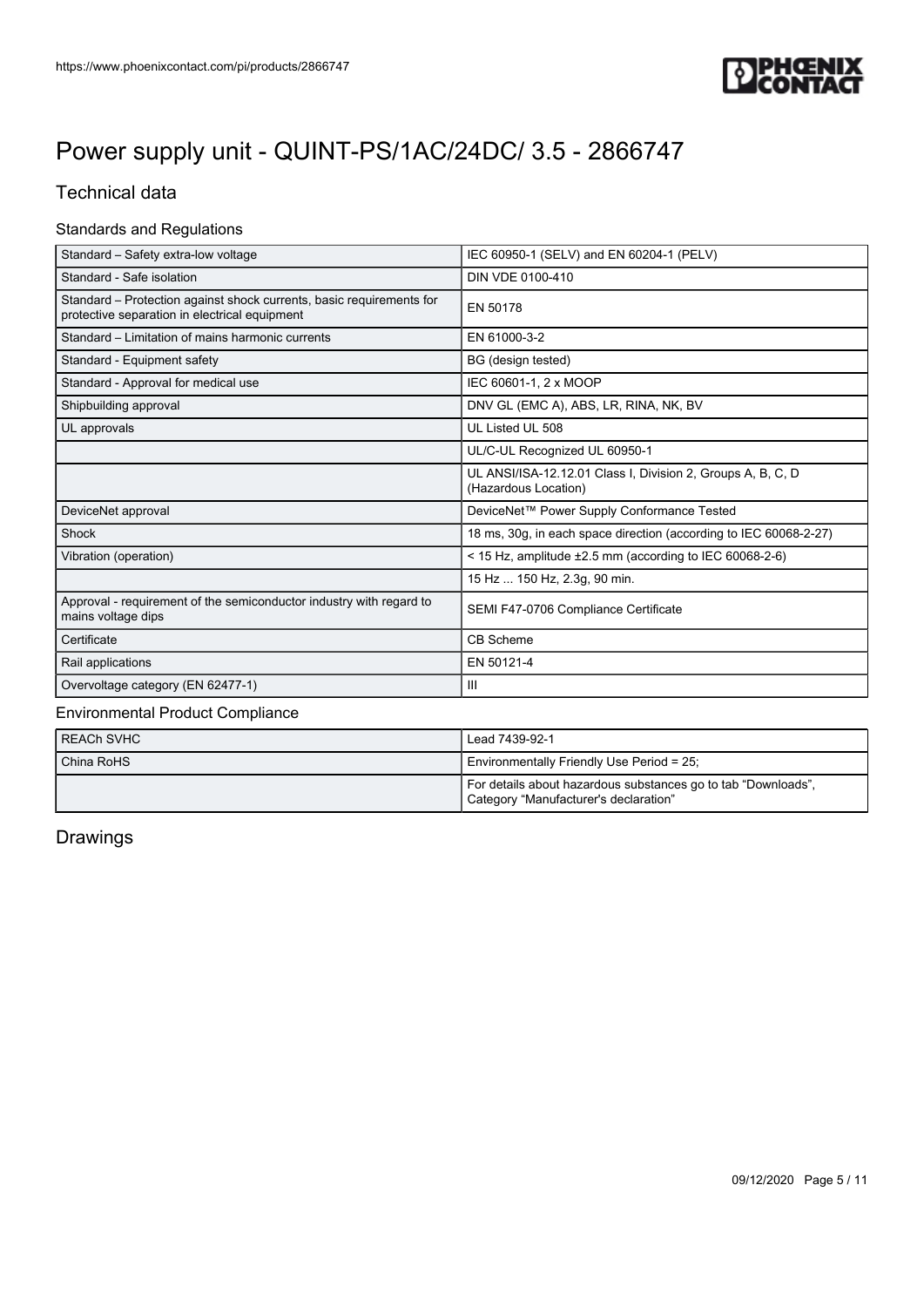![](_page_5_Picture_1.jpeg)

![](_page_5_Figure_3.jpeg)

## **Classifications**

## eCl@ss

| eCl@ss 10.0.1 | 27040701 |
|---------------|----------|
| eCl@ss 4.0    | 27040700 |
| eCl@ss 4.1    | 27040700 |
| eCl@ss 5.0    | 27242200 |
| eCl@ss 5.1    | 27242200 |
| eCl@ss 6.0    | 27049000 |
| eCl@ss 7.0    | 27049002 |
| eCl@ss 8.0    | 27049002 |
| eCl@ss 9.0    | 27040701 |

## ETIM

| <b>ETIM 2.0</b> | EC001039 |
|-----------------|----------|
| <b>ETIM 3.0</b> | EC001039 |
| <b>ETIM 4.0</b> | EC000599 |
| <b>ETIM 5.0</b> | EC002540 |
| ETIM 6.0        | EC002540 |
| <b>ETIM 7.0</b> | EC002540 |

## UNSPSC

| UNSPSC 6.01      | 30211502 |
|------------------|----------|
| UNSPSC 7.0901    | 39121004 |
| <b>UNSPSC 11</b> | 39121004 |
| UNSPSC 12.01     | 39121004 |
| UNSPSC 13.2      | 39121004 |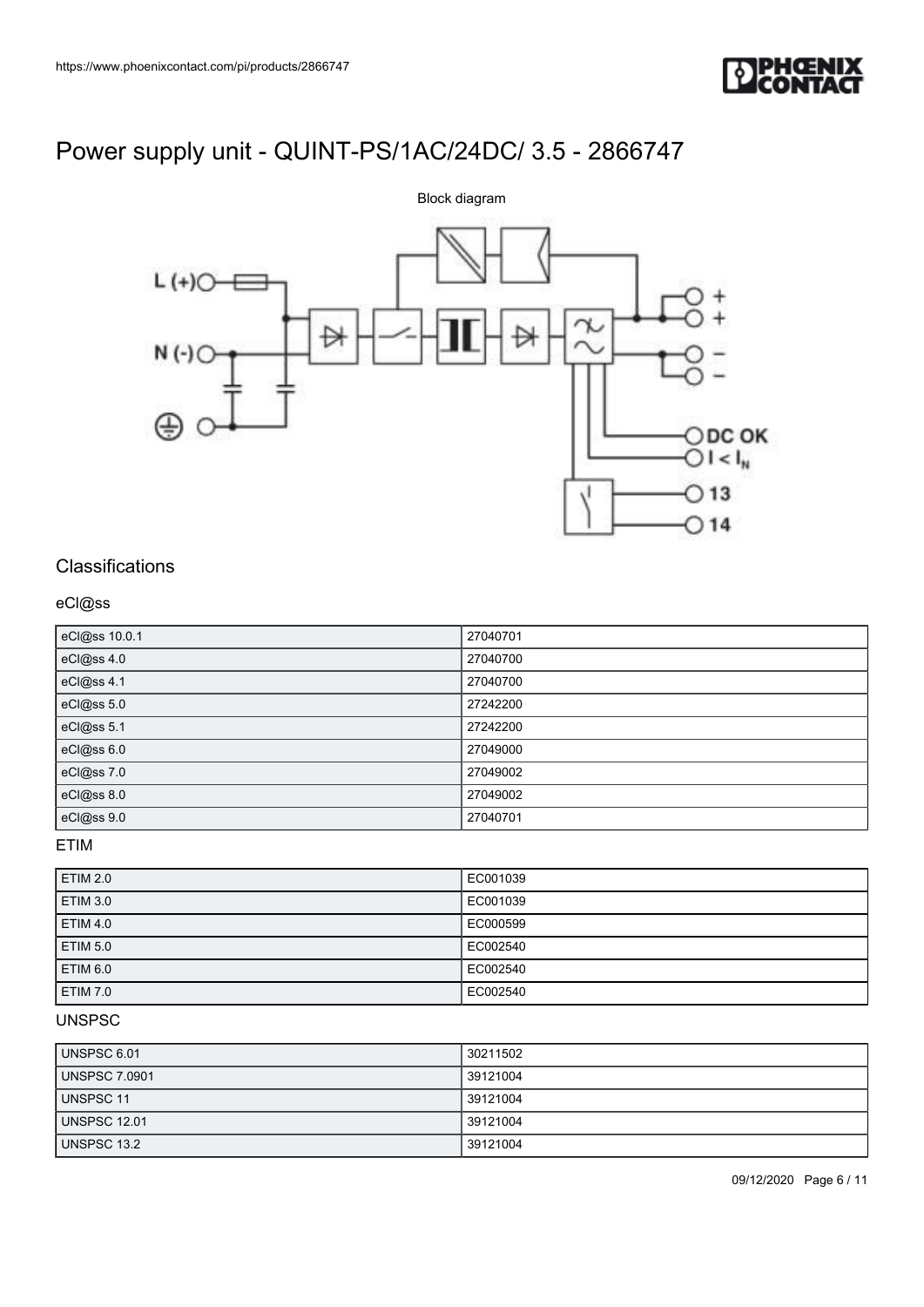![](_page_6_Picture_1.jpeg)

## **Classifications**

## UNSPSC

| UNSPSC 18.0 | 39121004 |
|-------------|----------|
| UNSPSC 19.0 | 39121004 |
| UNSPSC 20.0 | 39121004 |
| UNSPSC 21.0 | 39121004 |

## Approvals

## Approvals

#### Approvals

DNV GL / CSA / BV / LR / NK / ABS / RINA / UL Listed / UL Recognized / cUL Recognized / IECEE CB Scheme / cUL Listed / SEMI F47 / DeviceNet / EAC / EAC / cULus Recognized / cULus Listed

#### Ex Approvals

UL Listed / cUL Listed / cULus Listed

## Approval details

| DNV GL     | $\overline{\text{Div}\cdot\text{GL}}$ | https://approvalfinder.dnvgl.com/                                                                           | TAE000014W                |
|------------|---------------------------------------|-------------------------------------------------------------------------------------------------------------|---------------------------|
| <b>CSA</b> | SP                                    | http://www.csagroup.org/services-industries/product-listing/                                                | 1897767                   |
| <b>BV</b>  | 0<br><b>BUREAU</b>                    | http://www.veristar.com/portal/veristarinfo/generalinfo/<br>approved/approvedProducts/equipmentAndMaterials | 21004-C0 BV               |
| <b>LR</b>  | Lloyd's<br>{egister                   | http://www.lr.org/en                                                                                        | 08/20069 E4               |
| <b>NK</b>  | <b>ClassNK</b>                        | http://www.classnk.or.jp/hp/en/                                                                             | 08A039                    |
| <b>ABS</b> |                                       | http://www.eagle.org/eagleExternalPortalWEB/                                                                | $15 -$<br>HG1375463-1-PDA |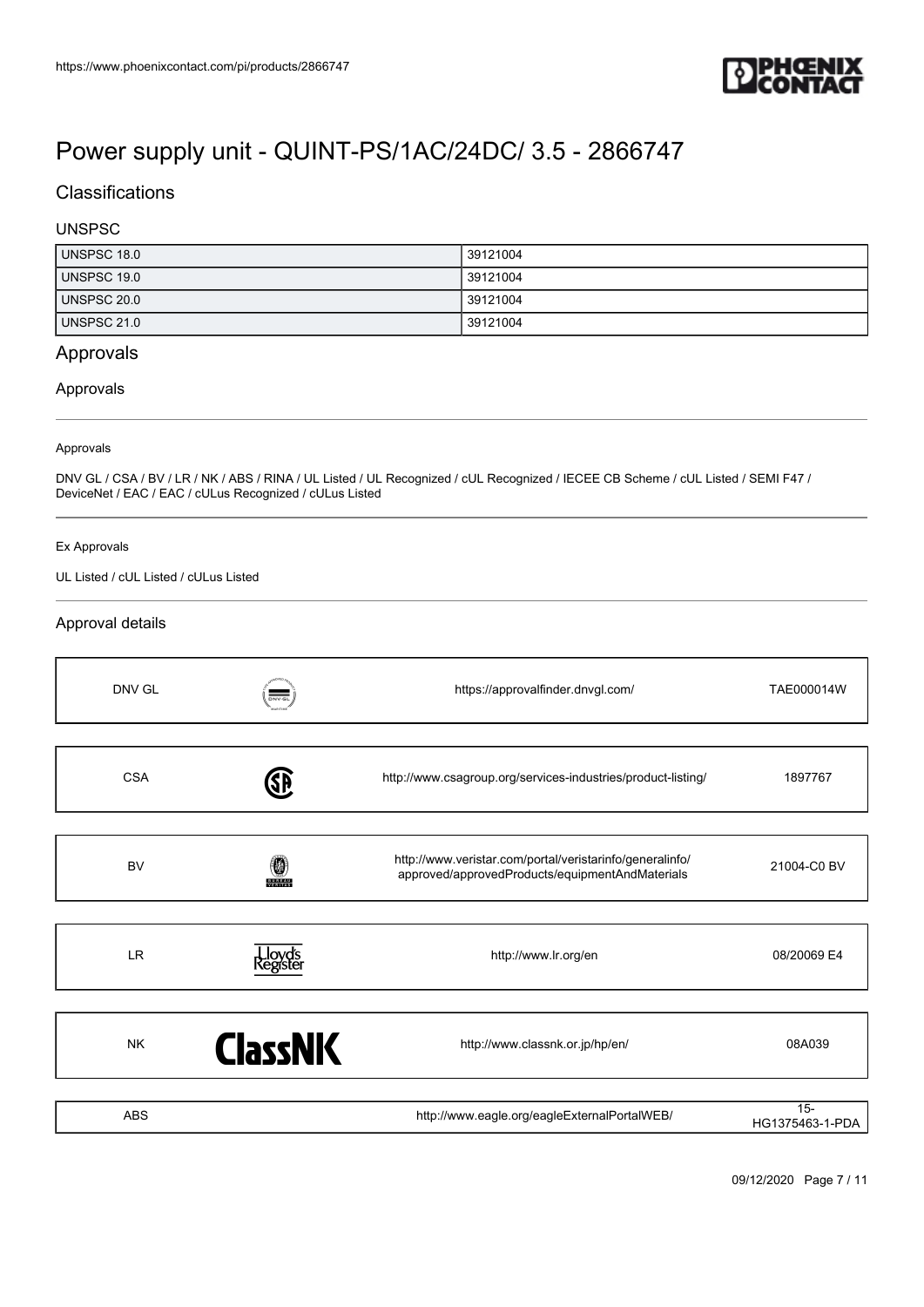![](_page_7_Picture_1.jpeg)

## Approvals

| <b>RINA</b>                           |                                 | http://www.rina.org/en                                              | ELE316517XG         |
|---------------------------------------|---------------------------------|---------------------------------------------------------------------|---------------------|
| <b>UL Listed</b>                      | (U)<br>LISTED                   | http://database.ul.com/cgi-bin/XYV/template/LISEXT/1FRAME/index.htm | FILE E 123528       |
| UL Recognized                         | <b>AT</b>                       | http://database.ul.com/cgi-bin/XYV/template/LISEXT/1FRAME/index.htm | FILE E 211944       |
| cUL Recognized                        | UR.                             | http://database.ul.com/cgi-bin/XYV/template/LISEXT/1FRAME/index.htm | FILE E 211944       |
| <b>IECEE CB Scheme</b>                | $\mathcal{L}_{\mathsf{scheme}}$ | http://www.iecee.org/                                               | SI-1865 A2          |
| cUL Listed                            | $\epsilon$ (U)<br>LISTED        | http://database.ul.com/cgi-bin/XYV/template/LISEXT/1FRAME/index.htm | FILE E 123528       |
| SEMI F47                              |                                 |                                                                     | SEMI F47            |
| DeviceNet <sup>®</sup><br>Device Net® |                                 | http://www.odva.org                                                 | 10824/06.01.2010    |
| EAC                                   | EAC                             |                                                                     | EAC-Zulassung       |
| EAC                                   | EAL                             |                                                                     | RU*DE*08.B.01873/19 |
| cULus Recognized                      | $\sum_{s}$                      |                                                                     |                     |

09/12/2020 Page 8 / 11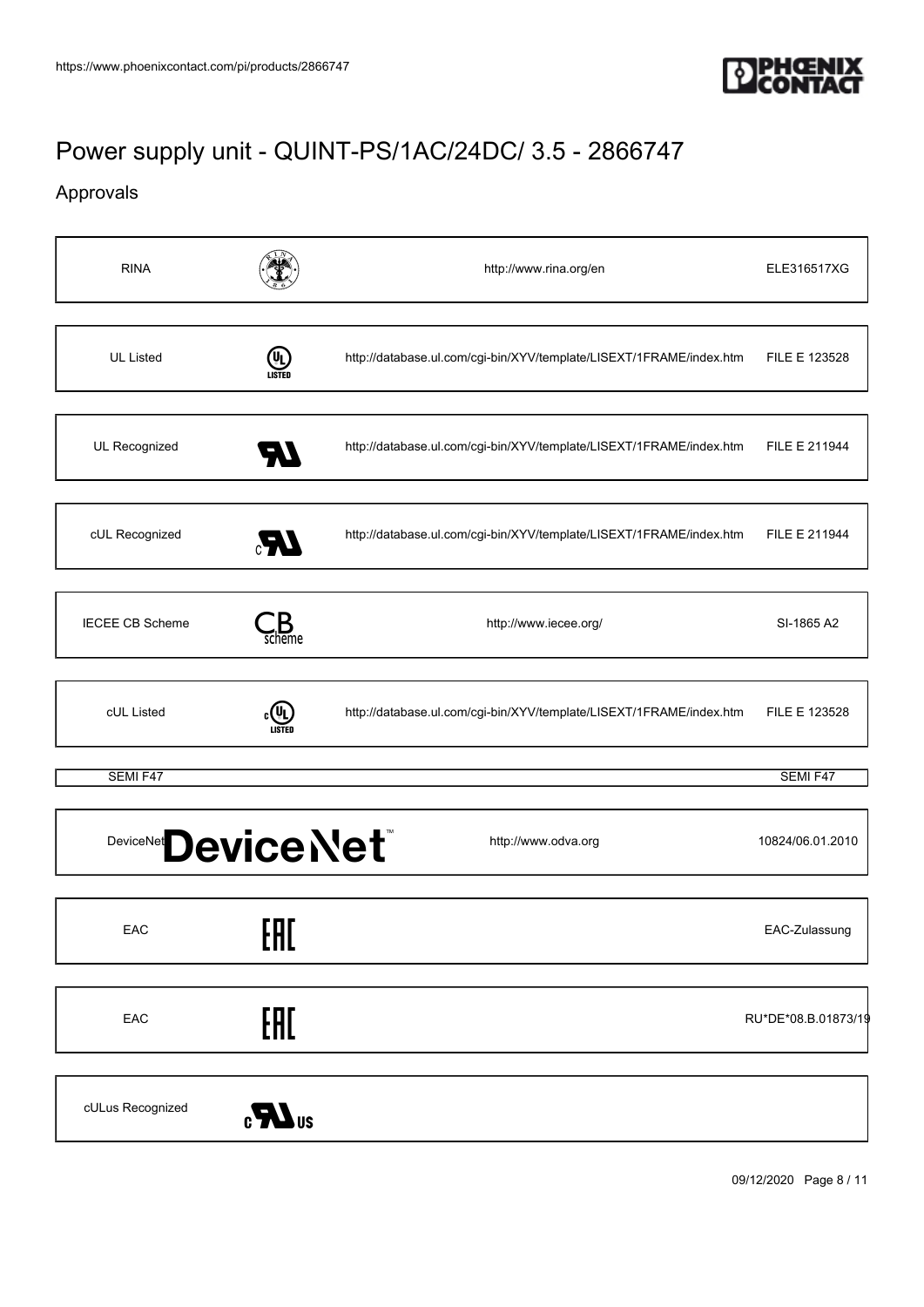![](_page_8_Picture_1.jpeg)

## Approvals

cULus Listed **c**<sup>(IL)</sup>us

![](_page_8_Picture_5.jpeg)

## Accessories

Accessories Assembly adapter

[Assembly adapters - UTA 107/30 - 2320089](https://www.phoenixcontact.com/de/products/2320089)

![](_page_8_Picture_9.jpeg)

Universal DIN rail adapter

[Assembly adapters - UWA 182/52 - 2938235](https://www.phoenixcontact.com/de/products/2938235)

![](_page_8_Picture_12.jpeg)

Universal wall adapter for securely mounting the device in the event of strong vibrations. The device is screwed directly onto the mounting surface. The universal wall adapter is attached on the top/bottom.

[Assembly adapters - QUINT-PS-ADAPTERS7/1 - 2938196](https://www.phoenixcontact.com/de/products/2938196)

![](_page_8_Picture_15.jpeg)

Assembly adapter for QUINT-PS... power supply on S7-300 rail

Device protection

[Type 3 surge protection device - PLT-SEC-T3-230-FM-UT - 2907919](https://www.phoenixcontact.com/de/products/2907919)

![](_page_8_Picture_19.jpeg)

Type 2/3 surge protection, consisting of protective plug and base element with screw connection. For single-phase power supply network with integrated status indicator and remote signaling. Nominal voltage 230 V AC/DC.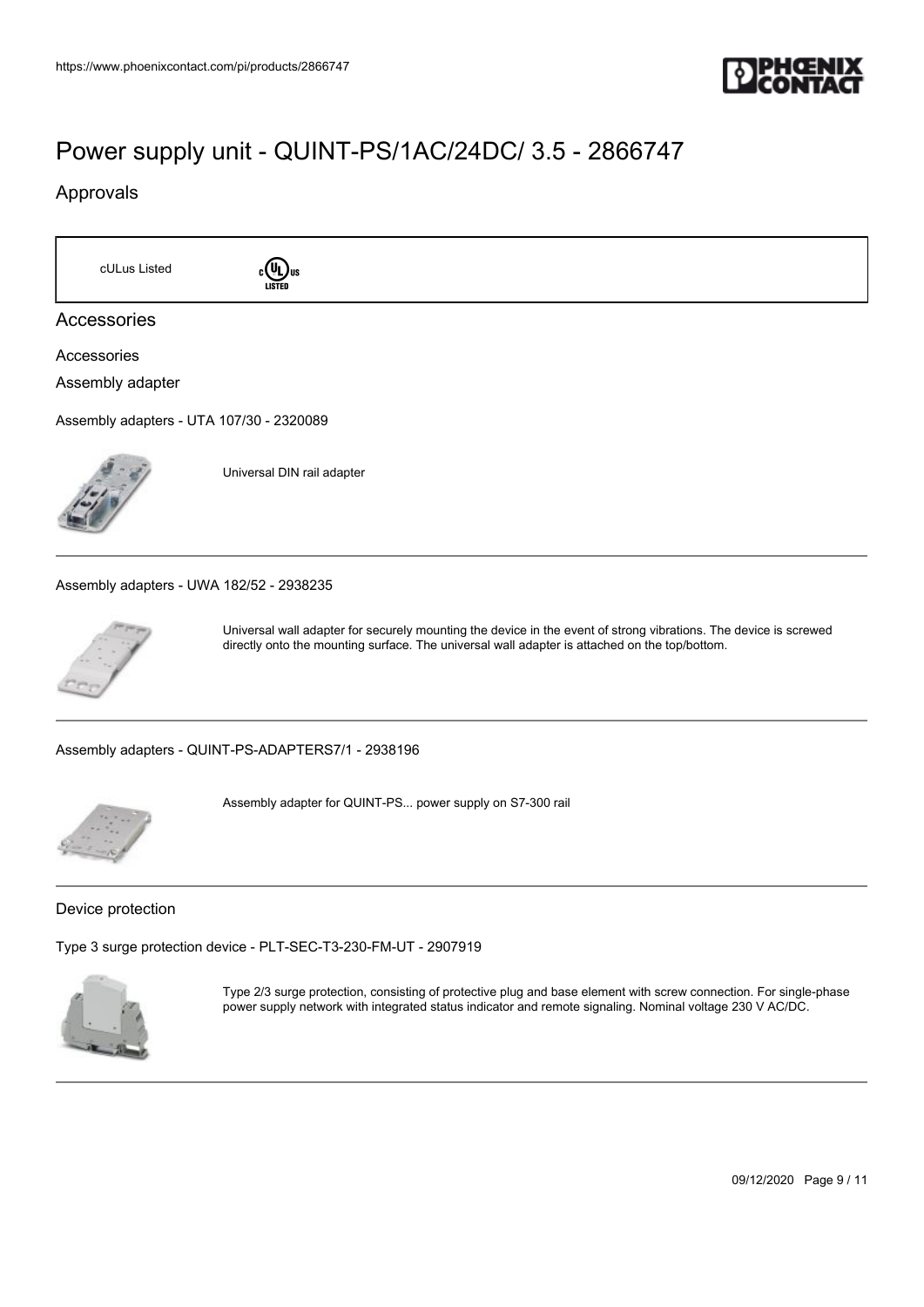![](_page_9_Picture_1.jpeg)

## Accessories

[Type 3 surge protection device - PLT-SEC-T3-24-FM-UT - 2907916](https://www.phoenixcontact.com/de/products/2907916)

![](_page_9_Picture_5.jpeg)

Type 3 surge protection, consisting of protective plug and base element, with integrated status indicator and remote signaling for single-phase power supply networks. Nominal voltage 24 V AC/DC.

Fan

[Fan - QUINT-PS/FAN/4 - 2320076](https://www.phoenixcontact.com/de/products/2320076)

![](_page_9_Picture_9.jpeg)

The fan for QUINT-PS/1AC and .../3AC can be mounted without the need for tools or other accessories. By using the fan, optimum cooling is ensured at high ambient temperatures or if the mounting position is rotated.

#### Redundancy module

[Diode - QUINT-DIODE/12-24DC/2X20/1X40 - 2320157](https://www.phoenixcontact.com/de/products/2320157)

![](_page_9_Picture_13.jpeg)

DIN rail diode module 12-24 V DC/2x20 A or 1x40 A. Uniform redundancy up to the consumer.

[Redundancy module, with protective coating - QUINT-ORING/24DC/2X10/1X20 - 2320173](https://www.phoenixcontact.com/de/products/2320173)

![](_page_9_Picture_16.jpeg)

Active QUINT redundancy module for DIN rail mounting with Auto Current Balancing ACB technology and monitoring functions, input: 24 V DC, output: 24 V DC/2 x 10 A or 1 x 20 A, including mounted UTA 107/30 universal DIN rail adapter

[Redundancy module - TRIO-DIODE/12-24DC/2X10/1X20 - 2866514](https://www.phoenixcontact.com/de/products/2866514)

![](_page_9_Picture_19.jpeg)

Redundancy module with function monitoring, 12 ... 24 V DC, 2x 10 A, 1x 20 A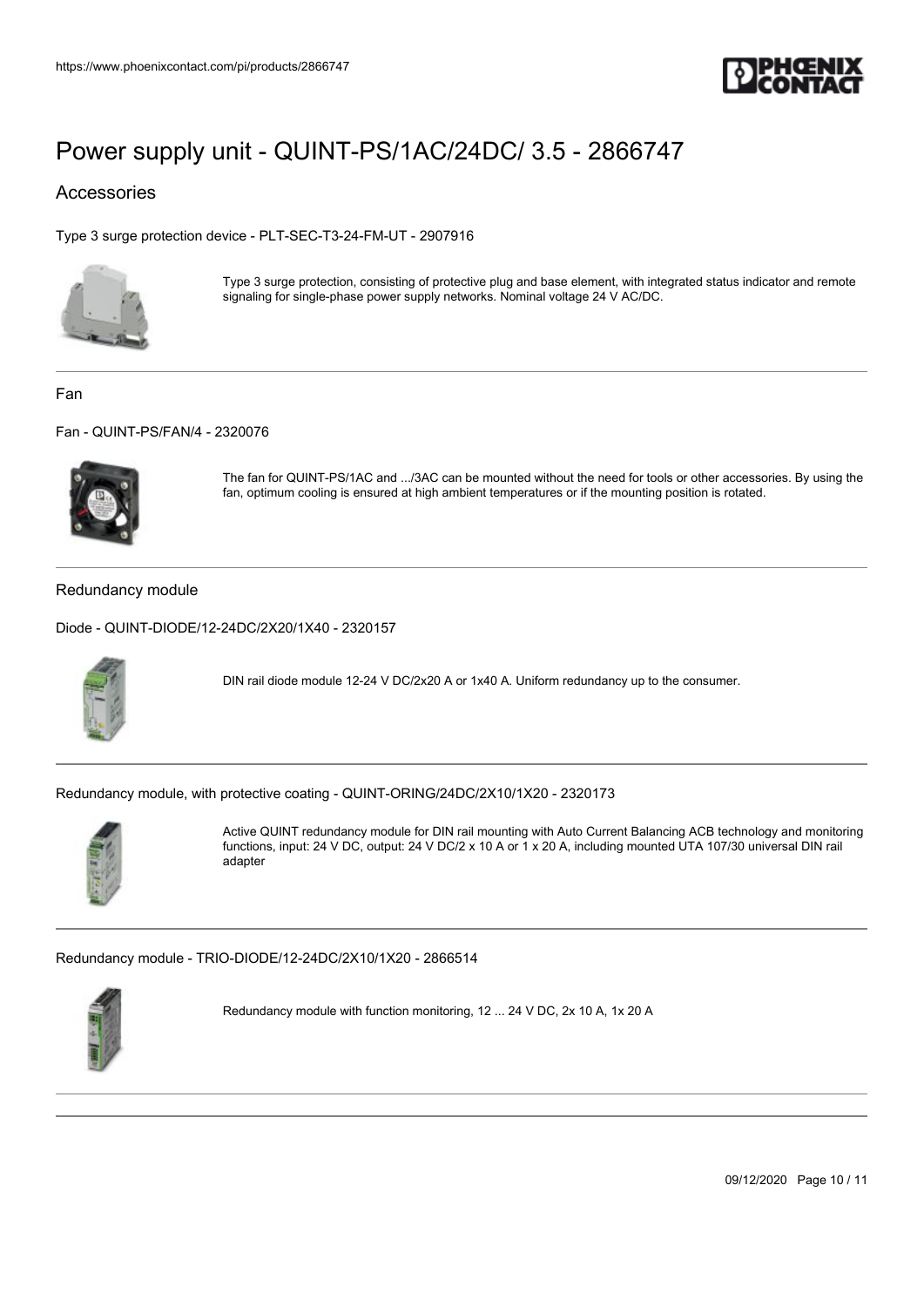![](_page_10_Picture_1.jpeg)

Phoenix Contact 2020 © - all rights reserved http://www.phoenixcontact.com

PHOENIX CONTACT GmbH & Co. KG Flachsmarktstr. 8 32825 Blomberg **Germany** Tel. +49 5235 300 Fax +49 5235 3 41200 http://www.phoenixcontact.com